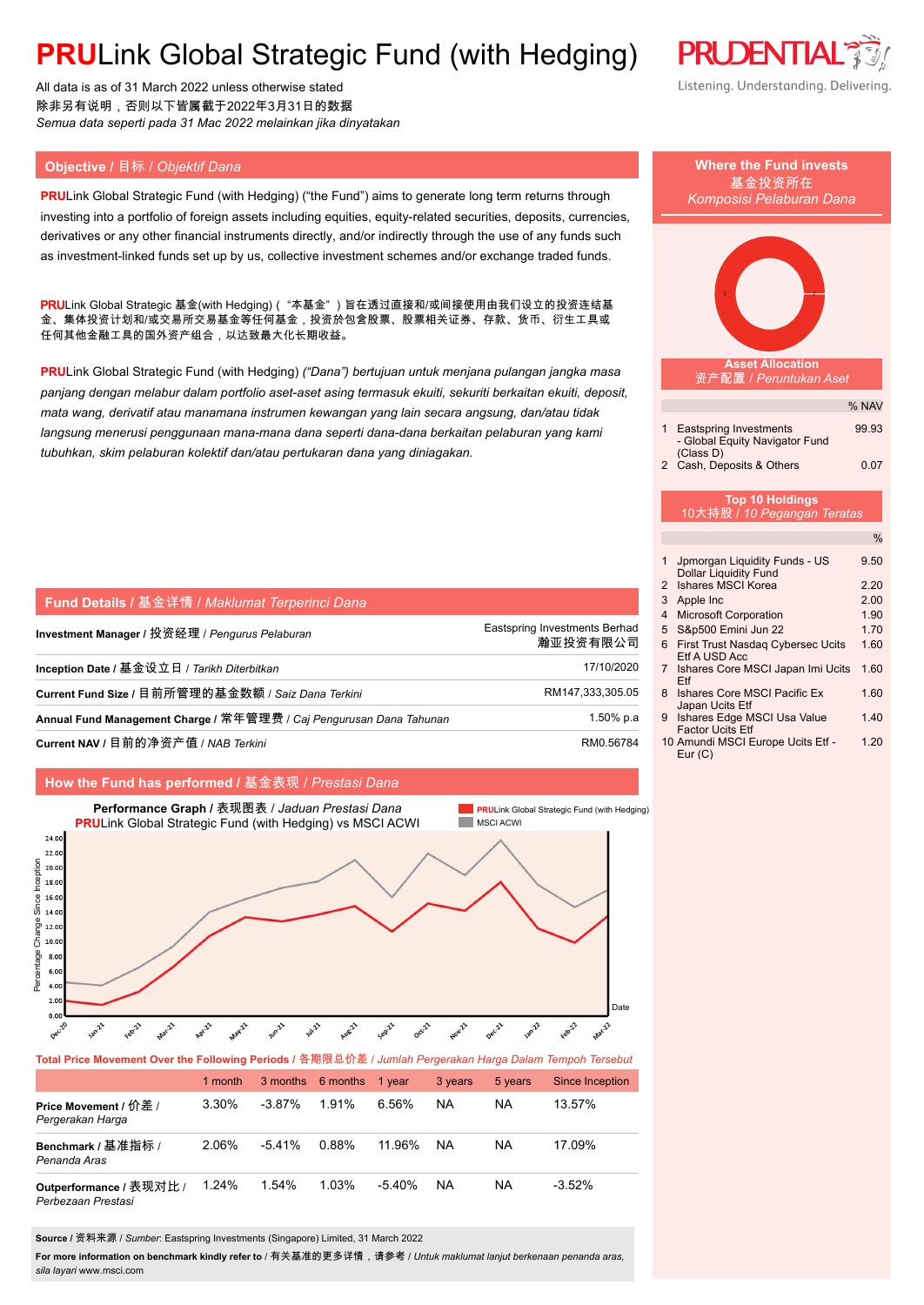All data is as of 31 March 2022 unless otherwise stated 除非另有说明,否则以下皆属截于2022年3月31日的数据 *Semua data seperti pada 31 Mac 2022 melainkan jika dinyatakan*

#### **Monthly Update /** 每月简报 / *Peningkatan Bulanan*

#### **Market Review /** 市场回顾 */ Tinjauan Bulanan*

Global equity markets rose in March but ended the first quarter of 2022 as the worst quarter since the COVID-19 pandemic. The ongoing Russia-Ukraine conflict and inflationary pressures as well as the ramp up of interest rates by major central banks continued to weigh on sentiment. Developed Market equities recovered some of their losses towards the end of March and posted positive returns, whereas Emerging Market equities underperformed in this tough environment.

**PRUDENTIAL** 

Listening. Understanding. Delivering.

The US market rebounded and delivered 3.4% in March. Its manufacturing activity continued to gain momentum, with its manufacturing PMI rising from 57.3 in February to 58.8 in March. The strong demand and easing supply chain pressures countered the headwinds of the Russia-Ukraine crisis as well as soaring prices. The Fed also made its first interest rate hike since 2018 and signaled six more hikes this year to tackle inflation.

European equities returned -0.5% in USD terms in March. Both the Eurozone and UK manufacturing PMIs slumped to a 14-month low of 56.5 and a 13-month low of 55.2 in March respectively, as geopolitical tensions weighed on demand and investor confidence.

Asia Pacific ex Japan markets returned -0.9% in USD terms in March. China and Hong Kong equities returned -8.0% and -0.5% in USD terms respectively over the same period. China saw a surge in COVID-19 cases that led to stricter mobility restrictions and lockdown measures. As a result, its manufacturing PMI fell from 50.2 in February to 49.5 in March. This steepest rate of contraction in two years highlighted the urgency for more policy intervention to stabilise China's economy . Hong Kong's economy is also set to contract in 1Q22, breaking its four-quarter run of recovery. Meanwhile, Taiwan equities delivered -2.2% in USD terms in March amid concerns over rising inflation and raw material prices.

ASEAN markets were among the outperformers in March, significantly outperforming Emerging Markets Asia, with gains led by Indonesia and Singapore markets. The Indonesia market benefitted from rising commodity prices as a net exporter while Singapore took bold steps in reopening domestically and globally. Philippines underperformed, weighed down by persistent foreign outflows and cautious sentiment offsetting the positive developments .

In other markets, Australia returned 10.6% and Japanese equities returned -1.4% on a USD basis during the month.

全球股市于3月份走高,但就2022年首季而言,却是自新冠肺炎疫情以来表现最糟糕的季度。持续演进的俄乌冲突和通胀压力,以及主要央行加息等因素继续打压市场情 绪。发达市场股市于3 月底收复部分失地并录得正回报;新兴市场股市则在此严峻环境下走势逊色。

美国市场3月份反弹并交出3.4%回酬。其制造业活动势头继续增长;制造业采购经理人指数从 2 月的 57.3走高至 3 月的 58.8。需求强劲以及供应链压力缓解抵消了俄乌危机 和价格飙升等不利因素带来的冲击。美联储还进行了自 2018 年以来的首次加息,并暗示今年将再加息六次,以应对通胀。

欧洲股市 3 月份以美元计的回报率为-0.5%。由于地缘政治紧张局势打压需求和投资者信心,欧元区和英国3 月份制造业采购经理人指数分别挫低至 56.5 的14 个月低点和 55.2的13 个月低点。

亚太除日本市场3月份以美元计下跌-0.9%。中国和香港股市同期以美元计分别走低-8.0%和-0.5%。中国新冠肺炎疫情死灰复燃,当局被迫采取更严厉的行动限制和封锁等防疫 措施。结果,其制造业采购经理人指数从 2 月份的 50.2下跌至3 月份的49.5,是两年来最大的收缩率,凸显了政府需要采取更多政策干预来稳定中国经济的紧迫性。香港经济 也料于2022 年第一季度萎缩,打破连续四个季度的复苏势头。与此同时,台湾股市于3 月份以美元计下跌-2.2%,归咎于市场对通胀和原材料价格上涨的担忧。

东盟市场3月份表现优异,由印尼和新加坡领涨,显著跑赢新兴市场亚洲。印尼作为净出口国在商品价格走高下受益;新加坡则采取果断措施全面重新开放国内外边境。在外 资持续外流和投资情绪谨慎拖累下,菲律宾表现逊色,抵消了积极发展带来的效益。

#### 在其他市场,澳洲月内以美元计交出10.6%回酬,日本股市以美元计的回报率则为-1.4%。

*Pasaran ekuiti global meningkat pada Mac namun menamatkan suku pertama 2022 sebagai suku tahun terburuk sejak pandemik COVID-19. Konflik Rusia-Ukraine yang berterusan dan tekanan inflasi serta peningkatan kadar faedah oleh bank pusat utama terus menghimpit sentimen. Ekuiti Pasaran Maju menebus semula sebahagian kerugiannya pada akhir bulan Mac lalu mencatatkan pulangan positif, manakala ekuiti Pasaran Memuncul berprestasi hambar dalam persekitaran yang sukar ini.*

*Pasaran AS yang melonjak semula menjana pulangan 3.4% pada bulan Mac. Aktiviti pembuatannya terus meraih momentum, dengan PMI pembuatan meningkat daripada 57.3 pada Februari kepada 58.8 pada Mac. Permintaan yang kukuh dan tekanan rantaian bekalan yang semakin berkurangan mengatasi krisis Rusia-Ukraine dan harga yang melambung tinggi. Fed juga melaksanakan kenaikan kadar faedah pertama sejak 2018 dan memberi isyarat enam lagi kenaikan tahun ini bagi menangani inflasi.*

*Ekuiti Eropah memulangkan -0.5% dalam terma USD pada bulan Mac. Kedua-dua PMI perkilangan Zon Euro dan UK merosot ke paras terendah 14 bulan pada 56.5 dan paras terendah 13 bulan pada 55.2 pada Mac, apabila ketegangan geopolitik menjejaskan permintaan dan keyakinan pelabur.*

*Pasaran Asia Pasifik luar Jepun memulangkan -0.9% dalam terma USD pada bulan Mac. Ekuiti China dan Hong Kong masing-masing mencatat pulangan -8.0% dan -0.5% dalam terma USD dalam tempoh yang sama. China merekodkan lonjakan kes COVID-19 yang menggesa kepada sekatan pergerakan yang lebih ketat dan penutupan sempadan. Akibatnya, PMI pembuatannya jatuh daripada 50.2 pada Februari kepada 49.5 pada Mac. Jurang penguncupan paling curam bagi tempoh dua tahun ini menyerlahkan gesaan kepada lebih banyak campur tangan dasar bagi menstabilkan ekonomi China. Ekonomi Hong Kong juga dijangka menguncup pada 1Q22, mematahkan jangkaan pemulihan empat suku berturutan. Sementara itu, ekuiti Taiwan menyampaikan pulangan -2.2% dalam terma USD pada bulan Mac di tengah-tengah kebimbangan terhadap kenaikan inflasi dan harga bahan mentah.*

*Pasaran ASEAN adalah antara yang mencatat prestasi cemerlang pada Mac, mengatasi prestasi Pasaran Memuncul Asia secara ketara, dengan keuntungan diterajui oleh pasaran Indonesia dan Singapura. Pasaran Indonesia yang merupakan pengeksport bersih mendapat manfaat daripada kenaikan harga komoditi manakala Singapura mengambil langkah berani dengan membuka semula ekonomi domestik dan global. Filipina berprestasi rendah, dibebani oleh aliran keluar asing yang berterusan dan sentimen berhati-hati menimbal perkembangan positif.*

*Di pasaran lain, Australia menjana pulangan 10.6% manakala ekuiti Jepun mencatat pulangan -1.4% pada asas USD di bulan tersebut.*

#### **Market Outlook /** 市场展望 */ Gambaran Bulanan*

Going forward, we may see global growth slowing as consumption is crimped by the rising commodity prices. However, we do not expect global growth to fall off the cliff, as the waning impact of the Omicron variant, robust labour market, and generally healthy corporate fundamentals should help cushion the impact of weaker purchasing power due to the rising inflationary pressures. China also remains a key risk to monitor as the country is facing the most severe lockdown since the initial wave of COVID-19 infection, though it has significant room to ease monetary and fiscal measures to stabilise growth.

Control of the pandemic and vaccine roll-out are well underway in many markets, with border re-openings expected to boost global tourism and service-related sectors. There are also fears that corporate earnings have peaked, and that growth is slowing globally. This mixed picture suggests choppiness in the near-term and factor diversification in Equities is suggested.

Global share prices have been volatile with uncertainties around the conflict between Russia and Ukraine as well as rising concerns around stagflation given disruption in the oil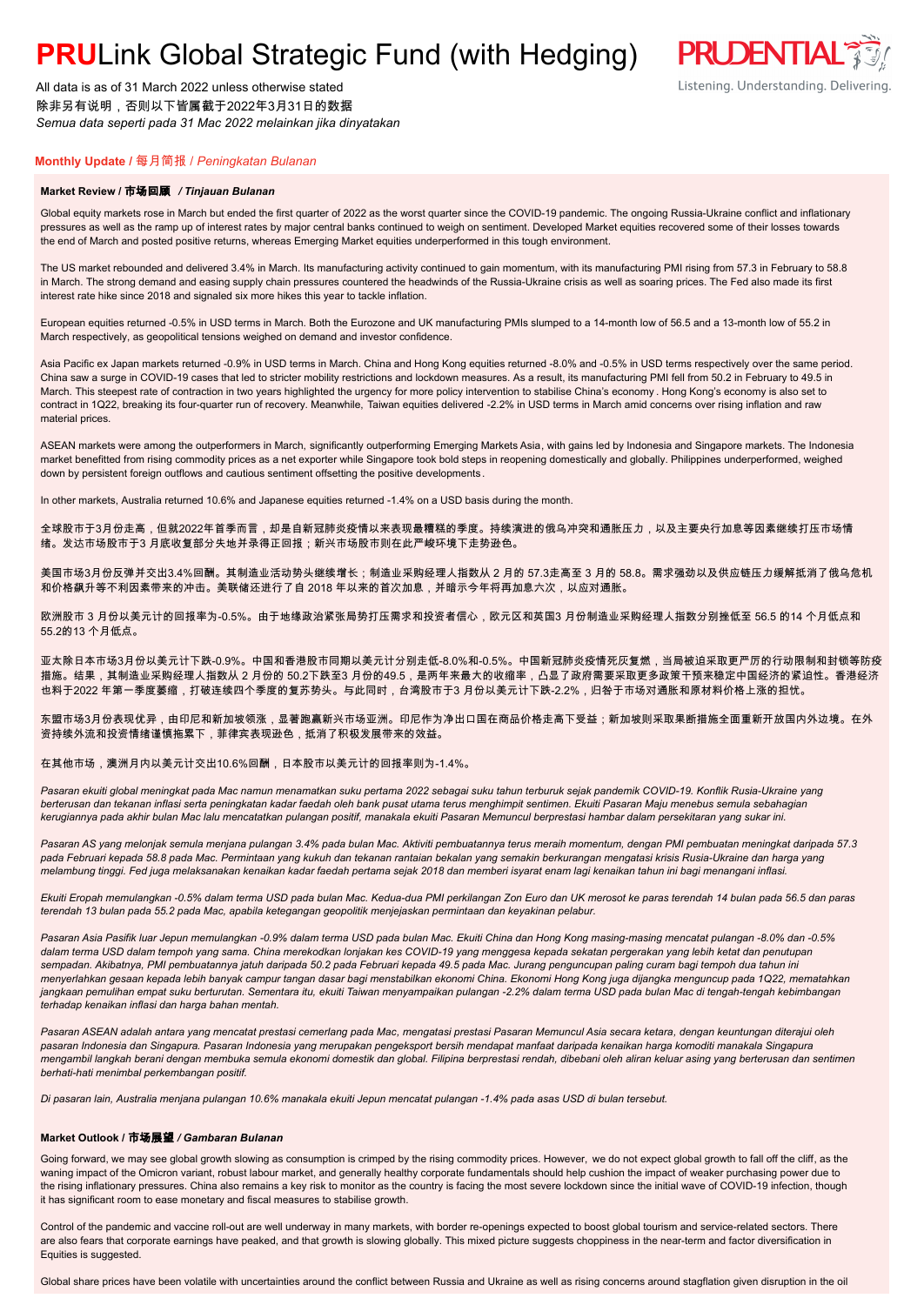

All data is as of 31 March 2022 unless otherwise stated 除非另有说明,否则以下皆属截于2022年3月31日的数据 *Semua data seperti pada 31 Mac 2022 melainkan jika dinyatakan*

and broader commodities supply chains. There has also been a reversal of factor behaviour in the market, with Value and Dividend Yield factors, for example, rebounding after enduring several years of underperformance. Though Asian equity valuations remain cheap relative to other regional markets, we remain cognisant of the impact of the US Federal Reserve's interest rate policy, along with tensions around US-China relations and commodity and goods inflation, which are contributing drivers of global volatility.

展望未来,我们可能会看到全球增长放缓,归咎于商品价格上涨抑制消费。然而,我们预计全球增长不会跌入谷底,原因是Omicron变异株的影响减弱、劳动力市场强劲以及 企业基本面普遍健康,料有助于缓解购买力因通胀压力走高而减弱的冲击。中国仍是需要监控的主要风险,因为该国正面临自初始COVID-19 感染以来最严重的封锁,尽管它 还有很大的空间来放松货币和财政措施以稳定增长。

许多市场的大流行控制和疫苗推广工作正顺利进行,边境重新开放预计将提振全球旅游业和服务相关行业。另外投资者还担心企业盈利已经见顶,同时全球增长正放缓。这种 。<br>喜忧参半的情况显示,市场短期内料继续波动;因此建议多元化投资股票。

全球股价走势波动;俄罗斯和乌克兰之间的冲突存在不确定性,以及石油和更广泛商品的供应链中断加剧了市场对滞胀的担忧。市场的行为因素也出现了逆转,例如价值和股 息收益率因素在经历了数年的低迷走势后反弹。尽管亚洲股票估值相对于其他区域市场仍然低廉,我们依然关注美联储利率政策的影响,以及美中关系和商品与物品通胀的紧 张局势带来的冲击;这些都是全球波动的驱动因素。

*Melangkah ke hadapan, kita mungkin melihat pertumbuhan global akan semakin perlahan kerana penggunaan disekat oleh kenaikan harga komoditi. Namun demikian, kami tidak menjangkakan pertumbuhan global akan tergelincir kerana impak varian Omicron yang mengurang, pasaran buruh yang teguh dan asas korporat yang sihat secara amnya akan membantu menampan impak kuasa beli yang lebih lemah ekoran tekanan inflasi yang bertambah. China juga kekal sebagai risiko utama untuk dipantau kerana negara tersebut mendepani sekatan paling teruk sejak gelombang awal jangkitan COVID-19, walaupun ia mempunyai ruang yang luas untuk mengorak langkah melonggarkan monetari dan fiskal bagi menstabilkan pertumbuhan.*

*Kawalan ke atas wabak berserta pelancaran vaksin sedang giat dijalankan di banyak pasaran di samping pembukaan semula sempadan dijangka akan menggalakkan pelancongan global dan sektor berkaitan perkhidmatan. Terdapat juga kebimbangan bahawa pendapatan korporat telah memuncak, dan pertumbuhan memperlahan secara global. Gambaran bercampur-campur ini mencadangkan keadaan tidak menentu dalam jangka masa terdekat dan kepelbagaian faktor dalam Ekuiti dialu-alukan.*

*Harga saham global tidak menentu dengan ketakpastian melingkari konflik antara Rusia dan Ukraine serta kebimbangan tentang stagflasi yang semakin meningkat berikutan gangguan rantaian bekalan minyak dan komoditi yang lebih meluas. Terdapat juga pembalikan faktor tingkahlaku dalam pasaran, dengan faktor Nilai dan Hasil Dividen contohnya, melonjak semula selepas mencatat prestasi hambar selama beberapa tahun. Walaupun penilaian ekuiti Asia kekal murah berbanding rantau pasaran yang lain, kami tetap menyedari impak dasar kadar faedah Fed AS, berserta ketegangan seputar hubungan AS-China dan inflasi komoditi serta barangan yang menyumbang sebagai pemacu ketaktentuan global.*

#### **Fund Review & Strategy /** 基金表现评论与投资策略 */ Tinjauan dan Strategi Dana*

The Fund returned 3.30% for the month, outperforming the benchmark return of 2.06% by 1.24%. Year-to-date, the Fund returned -3.87%, outperforming the benchmark return of -5.41% by 1.54%.

The underlying target fund posted positive returns despite mixed global equity performance. Key performance contributors included overweight equal-weighted five factor allocation and underweight Asia Pacific ex-Japan. The key detractor for the month was the underweight US equity exposure, as US markets had a broad-based rebound.

During the month, the Fund had a reduced underweight to US consumer staples, a new underweight to US utilities, an increased overweight to US energy, and a reduced overweight in US industrials. We also increased a tilt to Korea.

Following 1Q2022, which was a challenging period for equities broadly (U.S. and European equities suffered biggest quarterly decline in two years), the Fund will continue to be tactical while monitoring potential pullbacks and volatility. There are also fears that corporate earnings have peaked, and that growth is slowing globally. This mixed picture suggests choppiness in the near-term and factor diversification is suggested. We continue to remain cognisant of the impact of the monetary policy by US Federal Reserve, deepening Ukraine-Russia crisis, as well as the implications of inflationary pressures driven by higher commodity and goods prices, which are contributors to increase global market volatility.

此基金于月内录得3.30%回酬,超越回酬为2.06%的基准1.24%。年度至今,基金的回酬是-3.87%,跑赢提供-5.41%回酬的基准1.54%。

尽管全球股票走势起落参半,所投资的目标基金回酬积极;主要的贡献因素包括增持等权重五因素配置,以及减持亚太除日本市场。月内主要的拖累因素则是减码美国股票敞 口,因为美国市场全面反弹。

检讨月份下,此基金降低在美国必需消费品行业的减持、首次减持美国公用事业、提高在美国能源的增持,以及降低在美国工业的加码。我们还侧重于加码韩国。

2022 年首季对股市来说是一个充满挑战的时期;美国和欧洲股市蒙受两年来最大的季度跌幅。此基金将继续保持战术策略,同时监督潜在的市场回退和波动。另外投资者还 担心企业盈利已经见顶,同时全球增长正放缓。这种喜忧参半的情况显示,市场短期内料继续波动;因此建议多元化股票投资。我们继续关注美联储货币政策的影响、乌克 兰-俄罗斯危机恶化以及商品和物品价格上涨促成的通胀压力带来的冲击,这些都是加剧全球市场波动的因素。

*Dana menghasilkan pulangan 3.30% di bulan ini, mengatasi pulangan penanda aras 2.06% sebanyak 1.24%. Sejak awal tahun hingga kini, Dana memulangkan -3.87%, mengatasi pulangan penanda aras -5.41% sebanyak 1.54%.*

*Dana sasaran pendasar mencatatkan pulangan positif walaupun prestasi ekuiti global bercampur-campur. Penyumbang prestasi utama termasuk peruntukan pegangan berlebihan lima faktor yang sama banyak dan kekurangan pegangan dalam Asia Pasifik luar Jepun. Penjejas utama prestasi bagi bulan tinjauan ialah kekurangan pendedahan kepada ekuiti AS kerana pasaran AS melonjak secara meluas.*

*Pada bulan tersebut, Dana telah mengurangkan pegangan dari keperluan pengguna asasi AS, kekurangan pegangan baru kepada utiliti AS, pegangan berlebihan dalam tenaga AS ditambah dan pegangan berlebihan dalam industri AS dikurangkan. Kami juga menambah kecenderungan kepada Korea.*

*Selepas ekuiti (ekuiti AS dan Eropah mengalami penurunan suku tahunan terbesar dalam tempoh dua tahun) melepasi 1Q2022 yang secara amnya mencabar, Dana akan terus bersifat taktikal sambil memantau potensi penarikan balik dan volatiliti. Terdapat juga kebimbangan bahawa pendapatan korporat telah memuncak, dan pertumbuhan akan memperlahan secara global. Gambaran bercampur-campur ini mencadangkan keadaan tidak menentu dalam jangka masa terdekat dan kepelbagaian faktor dalam Ekuiti*  dialu-alukan. Kami terus menyedari impak dasar monetari Fed AS, krisis Ukraine-Rusia yang semakin bergejolak serta implikasi tekanan inflasi yang didorong oleh harga *komoditi dan barangan yang lebih tinggi, yang merupakan penyumbang kepada peningkatan ketaktentuan pasaran global.*

**Source /** 资料来源 / *Sumber*: Fund Commentary, March 2022, Eastspring Investments Berhad

**Disclaimer**